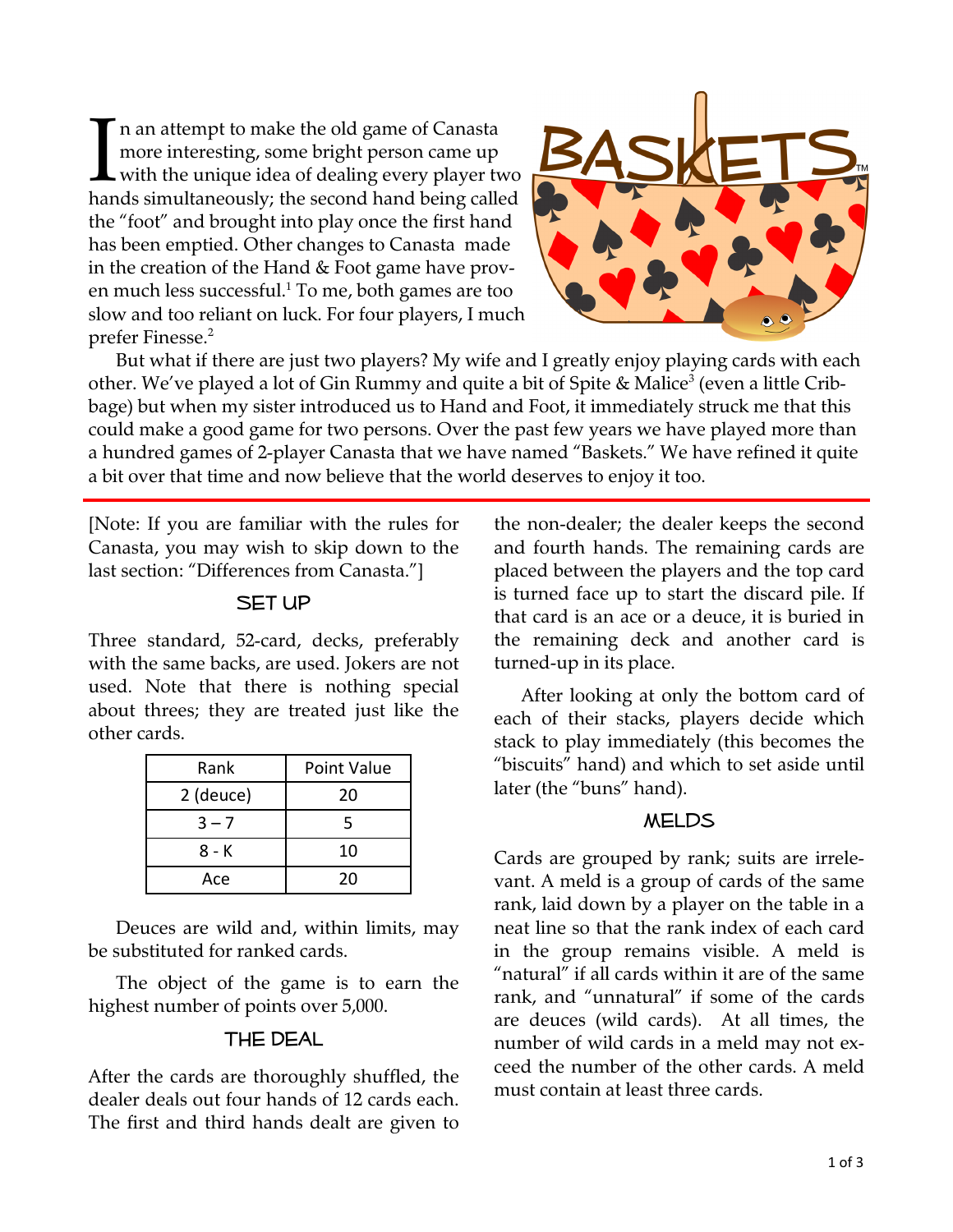In order to begin melding cards, an opening meld is required having a minimum value that is dependent on a player's current score. Melds are valued according to the card-points contained within. For example: a meld of six 10-point cards has a value of 60 points; a meld of four 5-point cards and two deuces (20 points each) also has a value of 60 points.

| Score         | <b>Opening Meld</b> |
|---------------|---------------------|
| 3000 plus     | 90 points           |
| $1500 - 2999$ | 70 points           |
| $0 - 1499$    | 50 points           |
| less than 0   | 15 points           |

 A meld of seven or more cards is called a "basket" ("la canasta" is a Spanish term for a basket).

### The Play

The non-dealer begins by either using the discard to make the required meld, or passing the option to the dealer. If the dealer does not (or cannot) pick-up the discard, then the non-dealer draws two cards from the deck and discards one card. Turns then alternate, with each player drawing either two cards from the deck or the top card from the discard pile.

 Picking up a discard requires that a player has made the required meld, or can do so with the discarded card, and has two cards of the same denomination in hand (those already melded do not count). All three of these cards must then be melded; they cannot be put into a player's hand. Once they have made the initial meld, players may make additional melds at any point during their turn. Melds cannot be made during an opponent's turn.

Only the top discard may be drawn.

Since both players have the opportunity to obtain all discards, there is no picking up of the entire pile, and wild cards (deuces) are not rotated 90-degrees (as in Canasta) if added to the discard pile. Yes, in certain rare and desperate situations, a deuce might reasonably be discarded, but it cannot be picked from the discard pile, as it cannot be melded on its own.

 A player's turn is ended by discarding one card. Prior to discarding, players may take back or alter any melds made on that turn; otherwise, cards can never be moved between melds, nor can a melded card be returned to a hand.

 Once a player's biscuits hand is exhausted, the buns hand is picked up and played. If a discard is made to exhaust the biscuits, players must wait until their next turn to play any cards from their buns.

 When a basket (a meld of seven or more cards) is formed, its cards are stacked neatly and set aside in an area visible to both players. Baskets with no deuces are called "wicker" baskets. These are identified with a red card (hearts or diamonds) placed on top. Baskets containing wild cards, called "plastic" baskets, have black-suited cards (spades or clubs) placed on top. A plastic basket cannot have more than three deuces. Once formed, a basket may be added to with additional cards of the appropriate rank; but no cards may be removed from it.

Three baskets must be melded before a player may get rid of all cards in their buns and "go out." At least one of these baskets must be a wicker basket (*i.e.* not contain any wild cards). When one player goes out by having melded or discarded all cards in their buns, the round is over and points are tallied as follows: